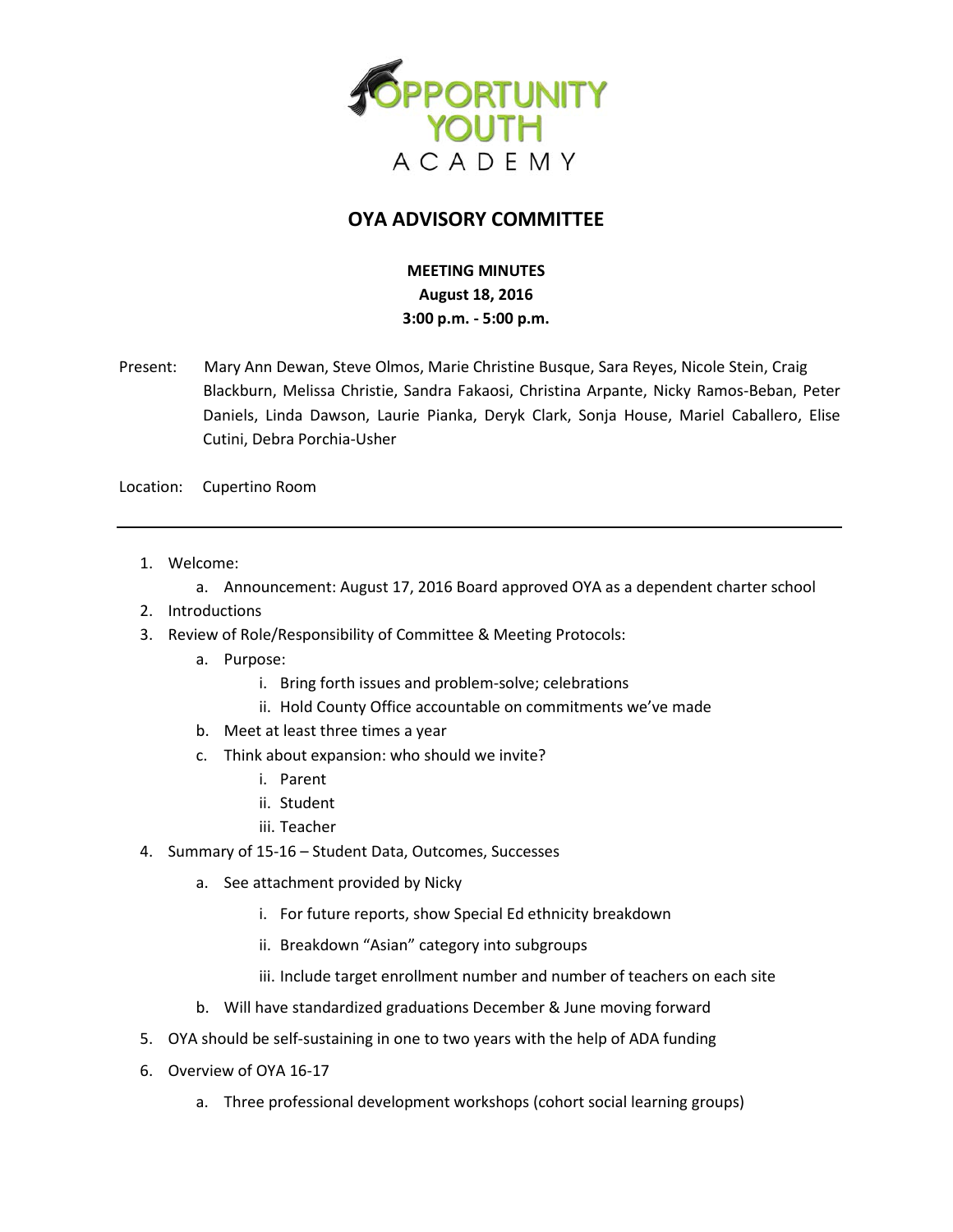OYA Advisory Committee Meeting Minutes August 18, 2016, 3:00 p.m. – 5:00 p.m. Page 2 of 3

- i. Schoolology: case management system for navigators
- ii. Blended learning model
- iii. Checklist in development for student reengagement process
- iv. Professional development training (Foster Youth, Teen Force): students can carry over credits/progress when relocating
- 7. Navigators / SIF Update: (Nicole Stein for Joe Herrity)
	- a. "Back on track" components: Minimum of 20 hours a week of classroom instruction/work (Seat time). Unsure if this model will be feasible for all students.
	- b. Nicki, Joe, Navigators, SIF Navigators will begin standing meetings as a group effective September 1 to improve communication, share best practices etc.
- 8. Potential of applying OYA model to 18-21 year old population housed in juvenile facility. Currently in a holding pattern to see what that demographic will look like, what their needs will be. Possibility of offering students transition into OYA community settings. Re-entry partnership.
- 9. Marketing the OYA Next Steps
	- a. Collateral materials review:
		- i. OYA Marketing Plan: See attached
		- ii. Put together toolkit that OYA team can bring to use to talk to people about OYA
		- iii. Posters, brochures (referrals) at re-entry centers
		- iv. Advertise at DMV
		- v. Interested parties can contact OYA thr[u OYA@sccoe.org,](mailto:OYA@sccoe.org) 1888-OYA-4uuu
		- vi. Obtain testimonials from graduated students, success stories
		- vii. Community events (Be where the kids spend time): pass out flyers, build face to face relationships, encouragement - send list to Peter/Nicky
		- viii. Develop presence at job fairs
		- ix. Flyers currently being translated to Spanish & Vietnamese. Develop one for students and one for partners.
			- 1. Bring to sites and ask for feedback
		- x. Name standardizing: OYA Connecion, OYA South County, OYA Sobrato Milpitas
		- xi. Swag ideas: come from youth for youth (Silicon Valley De-bug)
			- 1. Drawstring backpack